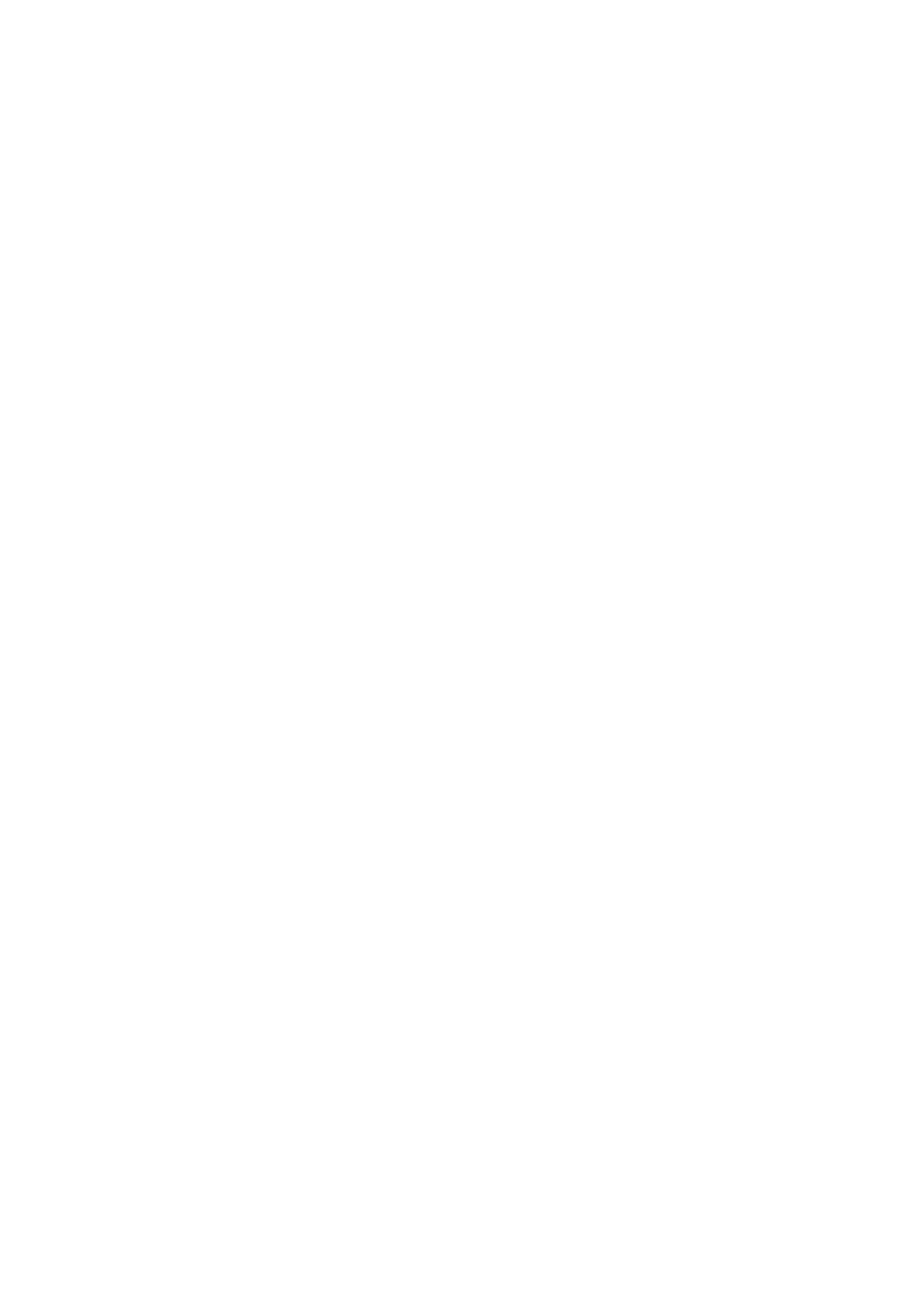

# **Necessary improvements to the Australian Privacy Principles**

*Submission to the Senate Finance and Public Administration Committee on the Exposure Draft of the Privacy Amendment Legislation*

Graham Greenleaf and Nigel Waters[1](#page-2-0), 13 August 2010

This submission to the Senate Finance and Public Administration Committee on its enquiry<sup>[2](#page-2-0)</sup> into the Exposure Draft of the Privacy Amendment Legislation is from researchers at the Cyberspace Law & Policy Centre, UNSW Faculty of Law, and is the most recent in a series of detailed submissions we have made to the ALRC in 2006‐08, and to the government since then, concerning proposed changes to the Privacy Act. t6

# **1 Overview**

The proposed Australian Privacy Principles (APPs) are weaker than the ALRC's proposed UPPs and the current IPPs and NPPs, and unless significantly improved during the Parliamentary process will lead to an overall reduction in privacy protection. Regrettably, the government has gone backwards instead of forwards in terms of modernising the principles, and seems to have been unduly influenced by both business and agency interests, to the detriment of the interests of the citizens and consumers that the Privacy Act is intended to protect. In the case of government agencies, a raft of changes have been 'slipped in' at the last minute to avoid some agencies having to rigorously apply well‐designed existing exceptions. Such lazy drafting and special pleading should be rejected.

There are a few improvements to the ALRC proposals in the government's draft Bill, but in many cases proposed changes to the language of the principles which appear minor and superficially innocuous in fact have very significant adverse effects. In particular, the cross‐border disclosure principle, which has an ever‐increasing importance in the context of borderless networks and 'cloud' computing, is seriously inadequate.

<sup>&</sup>lt;sup>1</sup> Graham Greenleaf is a Professor of Law, University of New South Wales, and has been involved in privacy law and policy research and advocacy for 35 years. Nigel Waters is a former Deputy to the first Australian Privacy, a consultant on fair information practices, and principal researcher on the 'Interpreting Privacy Principles' project. The Cyberspace Law and Policy Centre has played a significant role in privacy law reform activity in recent years, with many submissions by us and our colleagues to the ALRC and to the subsequent government consideration of its Report. A list of submissions made through the Centre, and links to them, is at <[http://www.cyberlawcentre.org/ipp/law\\_reform.htm](http://www.cyberlawcentre.org/ipp/law_reform.htm)>. The research underlying this and other submissions was done as part of an Australian Research Council Discovery Project 'Interpreting Privacy Principles'.

<span id="page-2-0"></span><sup>2 &</sup>lt;*[http://www.aph.gov.au/senate/committee/fapa\\_ctte/priv\\_exp\\_drafts/index.htm](http://www.aph.gov.au/senate/committee/fapa_ctte/priv_exp_drafts/index.htm)*>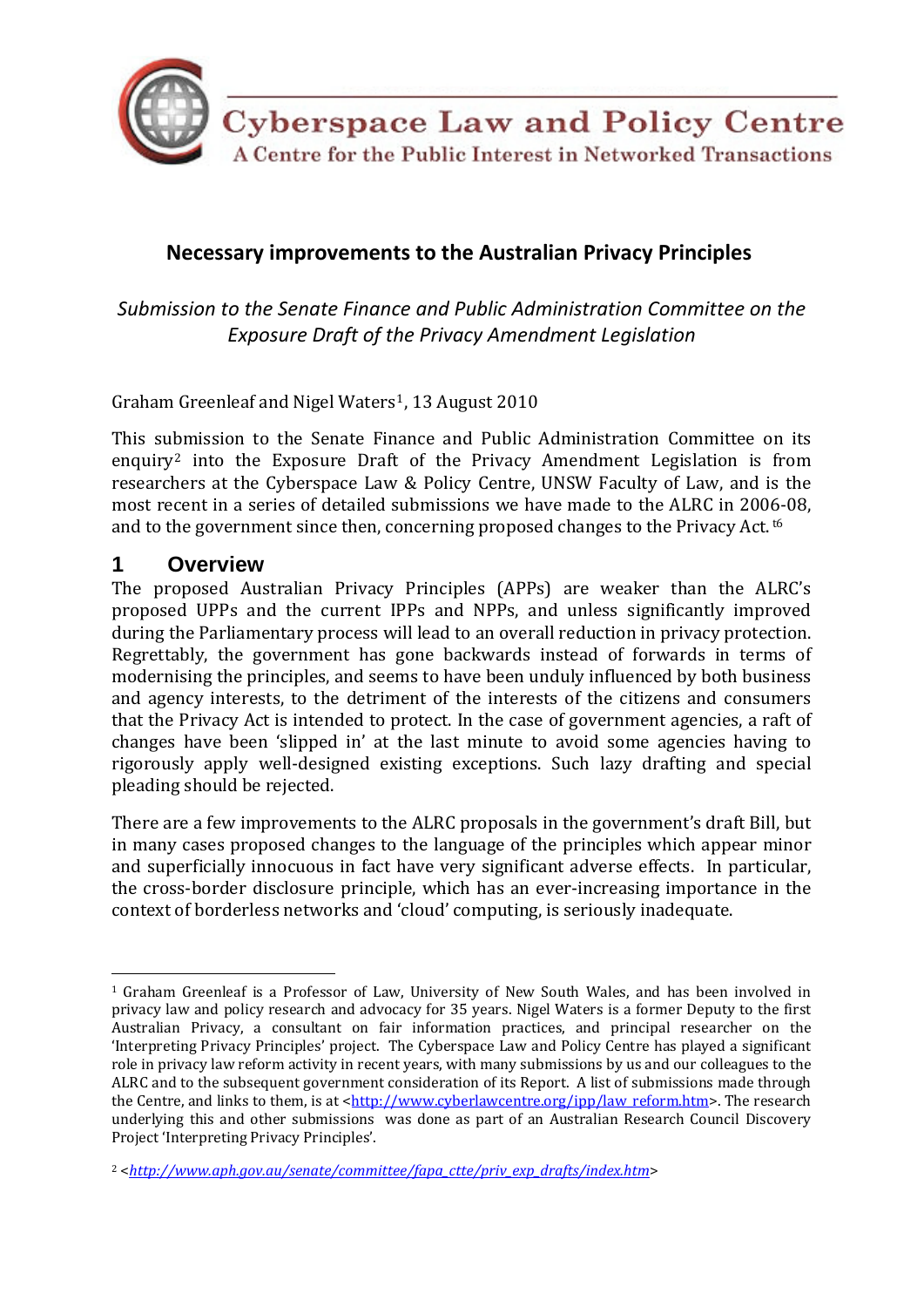# **Submissions: Improved APPs attached**

Our submission are primarily contained in the attached 'Improved Exposure Draft'. Our proposed additions to and deletions from the Exposure Draft are visible from the change tracking to the document. Where we do not propose any changes to a section we have omitted the section. We have only proposed minimum changes to the wording of the APPs,where necessary to achieve better policy objectives. Small changes to this Exposure Draft can bring very considerable improvements to privacy protection. *We recommend that the Committee adopt all of the changes to the Exposure Draft contained in our Improved Exposure Draft.*

# **Relationship of the APPs to other Privacy Act provisions**

It is unfortunate that the government has released an Exposure draft of the APPs without drafts of other provisions relating to compliance and enforcement, and some coverage, exemption and definition matters not yet addressed. We understand the rationale for a staged release, and this is acceptable in relation to the specific credit reporting and health privacy rules. But a complete judgement as to the effect of changes to the principles can only be made in the context of the Information and Privacy Commissioners' functions and powers, and other parts of the Act, which may or may not change in the final amendment Bill.

# **2 Coverage of the Act**

The Companion Guide to the Exposure Draft explains some of the government's intentions in respect of the coverage and application of the Act, once amended, including the effect of some changes in definitions.

We welcome the application of most of the APPs to 'entities' – both private sector 'organisations' and government 'agencies', although there are some exceptions which we submit are unnecessary. We comment on these in relation to specific APPs.

# **Definitions**

The definitions relevant to the APPs, listed in Section 15 and Part 6 of the Companion Guide, are mostly uncontroversial. However there are a few significant ones.

The definition of '**enforcement body**' has been extended to include some additional agencies. Most of these additions are clearly of a similar nature to the existing ones, and are justified. But the addition of CrimTrac agency is of concern. Our understanding is that CrimTrac provides a range of common services, databases etc to operational law enforcement agencies – it has never in the past been considered an 'executive' agency with an independent law enforcement role. As such it is an inappropriate inclusion in this definition, and it is deleted in the Improved Exposure Draft.

A new definition ‐ '**enforcement related activity**' ‐ designed to capture the matters currently set out in NPP 2.1(h) has had a new element added to cover the conduct of surveillance, intelligence gathering and other monitoring activities. It is not clear why this is considered necessary, and has the potential to be very widely interpreted, and potentially misused to extend the effect of the exceptions which rely on the definition. The government needs to justify why any such activity necessary for law enforcement purposes is not already covered by the other parts of the definition. However, we have not deleted it in the Improved Exposure Draft.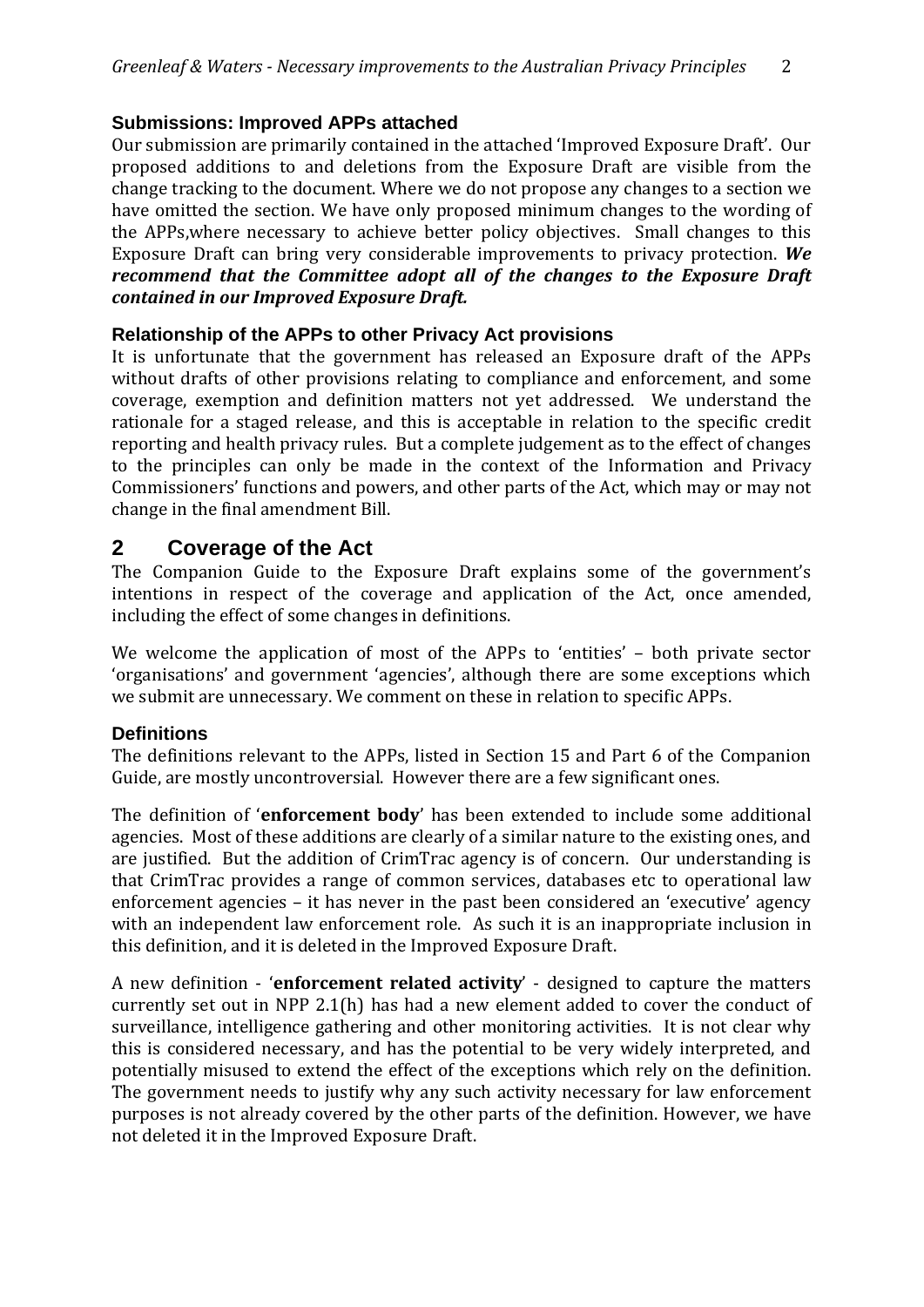The same definition also now includes 'other misconduct prescribed by the regulations ((e)). This would not need to be misconduct 'of a serious nature' which is the criterion for the main exception. When combined with the proposed new definition of '**misconduct**' to include 'any other misconduct in the course of duty' the net effect is to leave it open to future governments to significantly undermine the effect of some principles by Regulation. We submit that the parameters of the exceptions should remain specified in the Act. The addition of 'any other misconduct' would also weaken the effect of those principles to which the 'enforcement related activity' definition applies, even if no 'other conduct' was prescribed. We have deleted it in the Improved Exposure Draft.

The definition of '**personal information**' is re‐worded from the ALRC recommendation but is not substantially different. We repeat our criticism of the definition from our response to the ALRC report:

"This recommendation fails to ensure that the Act covers an increasingly important category of information which, while not in itself identifying an individual, allows interaction with persons on an individualised basis, or the imparting of consequences on an individualised basis. A broader definition is necessary partly to respond to technological change ... Replacing ''reasonably identifiable" with "potentially identifiable" would go some way towards remedying this deficiency, but is not in itself adequate."

We have left this unchanged in the Improved Exposure Draft, as it requires comprehensive reconsideration in future.

The definition of '**solicits**' is essentially unchanged. We submit that it would be helpful to make it clear that it includes 'making a facility available for receipt of information' even if there is no express invitation or request. We have added this in the Improved Exposure Draft.

The meaning of '**consent**' is critical, but the government shows no signs of addressing one of the most significant weaknesses in the current regime, which was also avoided by the ALRC. We repeat our criticism from our response to the ALRC report:

"The ALRC does not adequately address what is one of the most significant weaknesses in the current Act – the ability to interpret 'consent' in ways which completely undermine the effect of many of the principles. The definition of 'consent' should be amended to deal with a number of key issues concerning consent, specified in the following submission, rather than leaving them to [Privacy Commissioner] guidance. Other aspects of consent should be dealt with where possible in the Explanatory Memorandum, and only otherwise by ... guidance.

Either the definition of 'consent' or the explanatory memorandum should state that consent, whether express or implied, must be clear and unambiguous, and should expressly state that a failure to opt out is not by itself to constitute unambiguous consent.

The government should give further consideration to the implications of the confusion caused by the lack of any distinction in the Privacy Act between uses or disclosures justified by consent and those justified by acknowledgment of notification. At the least, the Act or the Explanatory Memorandum should state that where a person has no choice but to provide personal information in order to obtain a benefit, no consent to any uses of the information beyond the express purpose of collection may be implied. In such circumstances of 'involuntary consent', only express consent should apply.

The definition of 'consent' needs to be amended in order to prevent abuse of the practice of 'bundled consent'. In particular, wherever consent is applicable to the operation of a privacy principle, separate consent should be required for each proposed purpose of use."

We have added these aspects in the Improved Exposure Draft.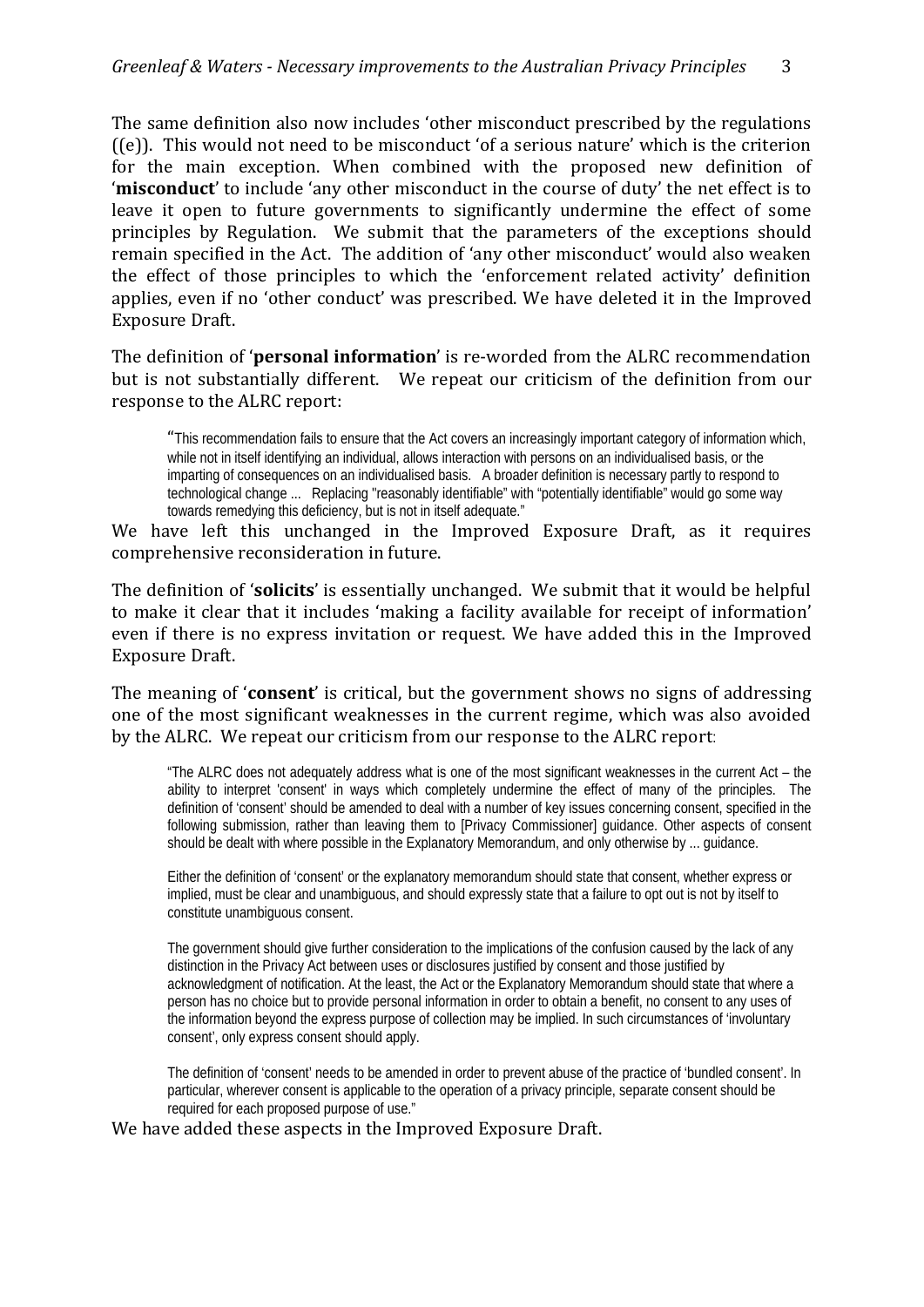#### **Exemptions**

We note that the government had previously indicated that it would not address the ALRC's recommendations concerning exemptions in the first tranche of amendments – putting them off until a second tranche of amendments at some unspecified future date. The Companion Guide restates this position in relation to the small business exemption, and is predictably silent on the political parties and media exemptions. It does however address the agencies and individuals exemptions.

We are disappointed that the government intends to make no changes to the exemptions for agencies, which the ALRC correctly criticised as being arbitrary. We urge the Committee to seek assurances from the government that these exemptions will at least be revisited in its second stage response to the ALRC report.

We support the restatement of the policy in s.16E of the existing Act, exempting acts or practices by individuals acting in a personal capacity. We submit that while privacy intrusive behaviour by individuals is a matter of concern, it is best addressed through a private right of action and other laws such as those dealing with surveillance.

We support the stated intention to continue the policy in s.7A of the existing Act which provides for certain acts and practices of 'agencies' to be treated as though they were 'organisations', although we submit that the current provision is too narrow, in that it applies only to agencies listed (arbitrarily) in a particular schedule in the FOI Act, and to prescribed agencies. We submit that to ensure that those APPs which apply only to organisations do apply also to commercial activities of government agencies, a broader 'deeming' provision is required. (See also our comments below on those APPs which do distinguish between agencies and organisations). We have not made any changes in the Improved Exposure Draft.

#### **Emergencies and Disasters**

We submit that the then government never provided a convincing justification for the insertion of Part VIA in 2006. We urge the committee to seek an explanation from the government as to why this Part is needed, with evidence of how (if) it has been used since 2006. We have not made any changes in the Improved Exposure Draft.

#### **Extra-territorial operation**

We support the proposed changes which will extend both the coverage of the Act and the Commissioner's ability to investigate acts and practices that occur outside Australia.

#### **Acts or practices required by foreign law**

We acknowledge that the policy in ss.6A4 and 13D of the existing Act needs to carry over, but draw attention to our major criticism of proposed APP8 (cross-border disclosure) which in our view does not require entities to be sufficiently careful in deciding into which foreign jurisdictions they can disclose personal information, which will expose personal information of Australians into many environments where foreign law, whilst binding, will fundamentally conflict with accepted Australian standards.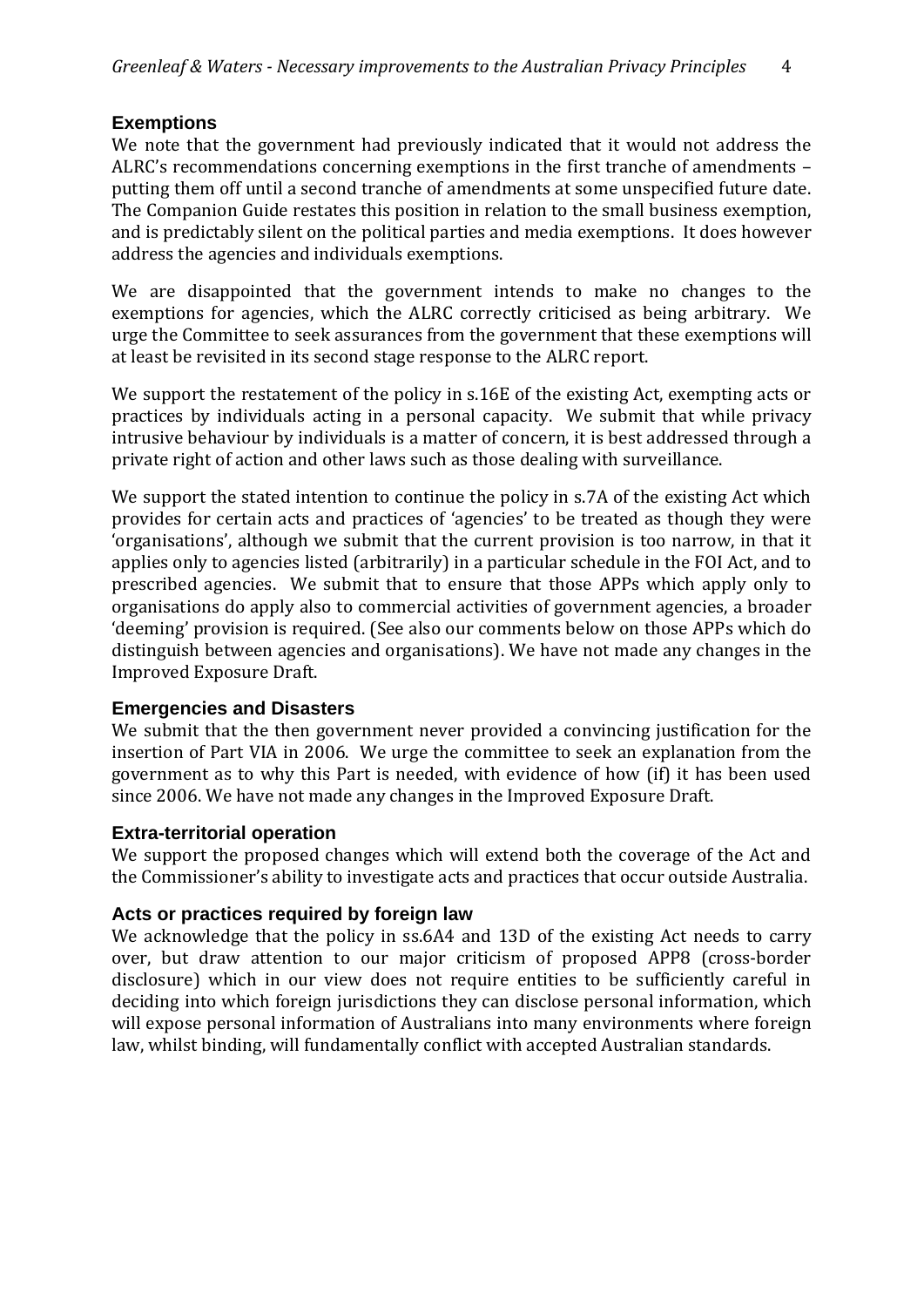# **3 The Australian Privacy Principles (APPs)**

### **Sequence and numbering**

The sequence of the principles has been significantly changed from both the IPPs and the NPPs. The Companion Guide explains this as reflecting the 'life cycle' of handling personal information. While the change of Principle numbers will take some getting used to, it is, on balance, desirable – it would not have been possible to maintain direct equivalence.

Section 18 is intended "to ensure that the Principles can be referred to as Principles in the new Act". We assume this is to avoid the difficulty that has been caused by having all the NPPs in a Schedule. Making each Principle a separate section of the Act (but with numbering unlikely to coincide e.g. APP1 will not be section 1) risks the same confusion as has occurred with the NSW privacy legislation (the *Privacy and Personal Information Protection Act 1998 (NSW)*) with references to the principles and sections often being confused. For example, it is unclear whether it is intended that the provision in subsection (1) of APP1 would be formally referred to as APP1(1) or Privacy Act Section 2(1) (based on numbering in the Exposure draft which would of course change with incorporation into the Act).

However, balanced against this is that having each principle in a separate section means that the Act will work better in online research systems. This probably outweighs the above difficulties, so we do not propose any change.

#### **APP 1: Openness**

We support the requirement that entities (in both sectors) must have a 'clearly expressed and up-to-date privacy policy, covering specified matters. However, we submit that the list of matters needs to be made more consistent with the list of matters to be notified when collecting personal information, under APP5 (and both lists need to be expanded).

For example, under the current proposal, the privacy policy would have to specify 'purposes'  $(APP_1(4)(c) - as in APP5(2)(d))$  but not usual recipients  $(APP5(2)(f)$ paraphrased). APP 1(4) requires information about how an individual may access information (d) and complain (e), but not 'identity and contact details' (APP5(2)(a)).3

jurisdiction. APP1(4) requires the entity to include in its privacy policy information as to whether it 'is likely to disclose personal information to overseas recipients' (f) and if so, the countries in which such recipients are likely to be located' – but only 'if it is practicable to specify those countries' (g).  $(APP5(2)(i) \& (j)$  specify the same information in relation to collection). Leaving aside the question of whether 'overseas' has the same meaning as 'outside Australia' in other provisions, the 'only if practicable' qualification is far too subjective, and is likely to lead to many entities not including this important information. In the context of APP8 (see below) both APP1 and APP5 are also deficient in not requiring any explanation of the level of privacy protection in the destination

<sup>3</sup> see under APP5 for our submission that the latter requirement should specify 'functional' contact details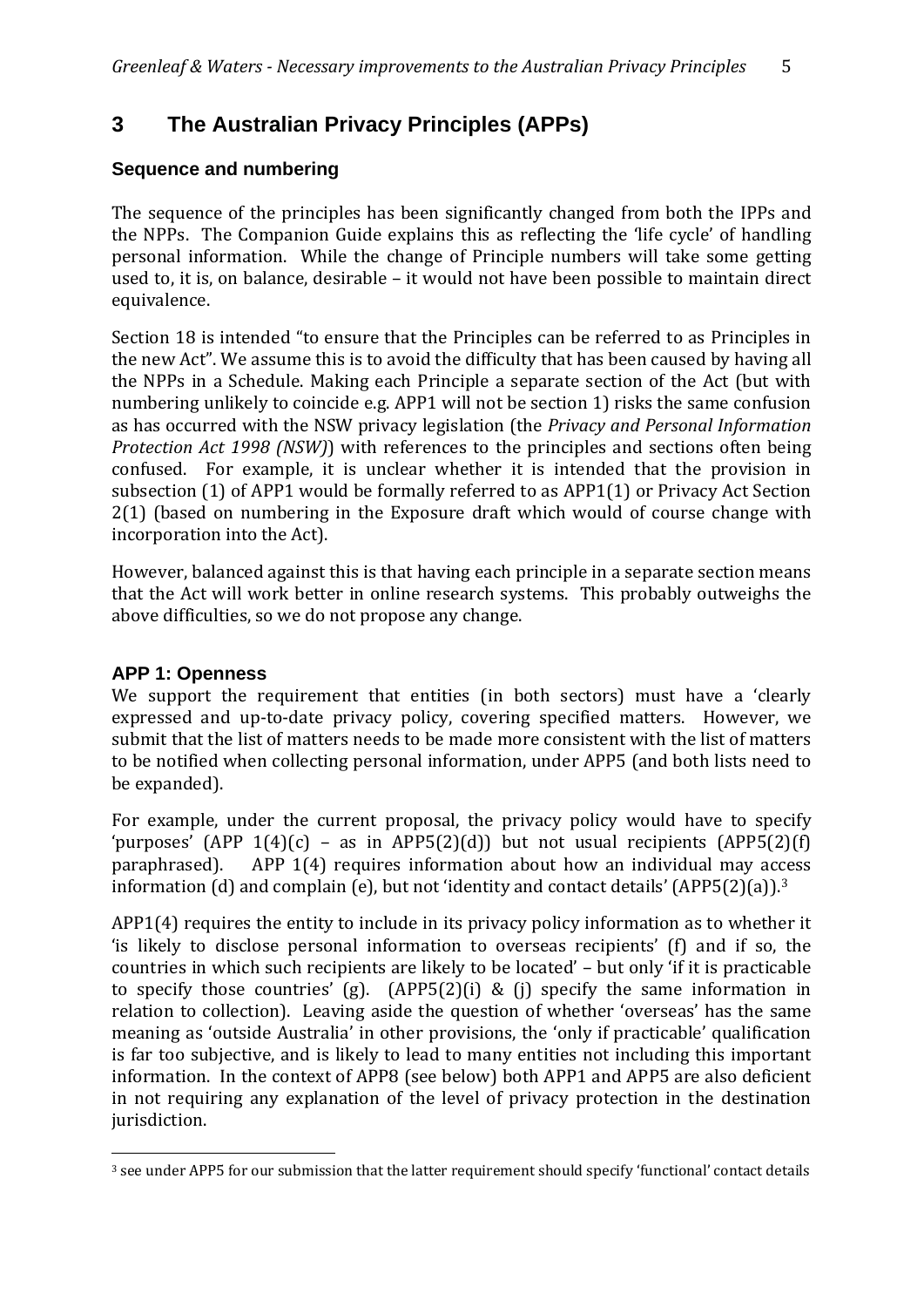A further weakness of APP 1 is that the privacy policy need only be made available 'in such form as is appropriate' (5(b)) This is inferior to the ALRC's recommended UPP 4.2 which required that access must be provided 'electronically'. The requirement in APP1(6) for entities to respond to individual's request for the policy in 'a particular form' is only a partial and relatively weak substitute. It is also undesirable for APP1(6) to apply only to requests from *individuals* – it will often be *organisations* such as NGOs and the media which are seeking access to privacy policies, and this should be expressly accommodated.

Improvements based on the above submissions are in the Improved Exposure Draft.

#### **APP 2: Anonymity and pseudonymity**

We welcome the government's intention to expand the anonymity principle in the NPPs (NPP8) to include pseudonymity. But we fear that the provision as drafted inadvertently undermines the policy objective of encouraging anonymity as a preferred option, with pseudonymity as a 'next best' option. APP2 reads 'Individuals must have the option of not identifying themselves, or of using a pseudonym, when dealing with an entity.' Why would an entity offer the option of anonymity, if it can get away with offering pseudonymity (e.g. by provision of a non‐identifying email address traceable via an ISP)? The Companion Guide suggests this is not what APP2 means. But it needs to be clarified that anonymity *must* be offered *where lawful and practicable* (as the NPP8 now provides), and that otherwise pseudonymity *must* be offered unless it is also unlawful or impracticable.

The principle has also been weakened, perhaps largely destroyed, by the re-wording of the exception. Instead of NPP8's positive formulation: 'wherever ... lawful and practicable', APP2 provides an exception, where an entity is 'required or authorised by or under law ... to deal with individuals who have identified themselves' ((2)(a), or where it is impracticable ((b)). Every government department must surely be so authorised by implication of one law or another? We submit that the policy objective is, or should be, to provide an exception where the identification *is required* by law etc (or impracticable).

Subject to fixing these two weaknesses, we support the explicit recognition of pseudonymity and the application of the principle to government agencies.

Improvements based on the above submissions are in the Improved Exposure Draft.

#### **APP 3: Collecting solicited information**

This principle is also significantly weaker than the equivalent NPP(1).

The existing limitation of collection to information 'necessary' for an entity's functions has been weakened to 'reasonably necessary' and the weaker formulation of IPP1 '*or* directly directly related to' has been added  $(APP3(1))$ . We submit that either 'necessary' alone or, preferably 'necessary *and* directly related to' would be an improvement.

APP3(1) could also be strengthened in other ways. We repeat our response to the ALRC recommendation:

<sup>&</sup>quot;The test needs to go to the reasonableness of the purpose rather than merely the reasonableness of information collection in the context of whatever functions or activity the organisation/agency specifies.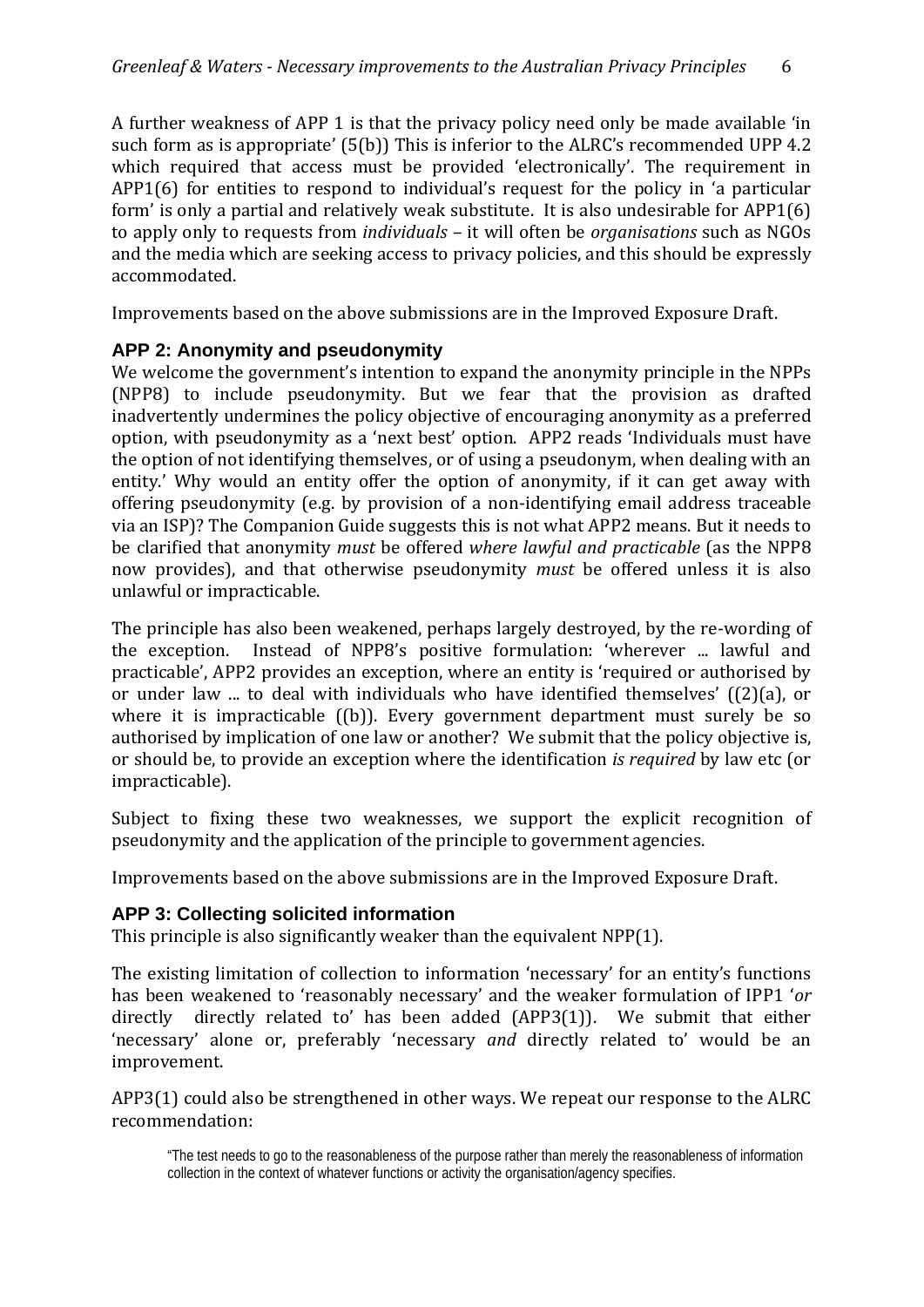The collection obligations should expressly link the amount of personal data that may be collected to the purpose of collection, and limit it to what is necessary for that purpose).

The reference to 'purposes' could imply '*lawful* purposes', but we believe this should be made explicit as it is in IPP1, [and other privacy laws]. The principle should make it clear that collection can only be for a lawful purpose."

In relation to collection of sensitive information, we support the bringing forward of existing NPP 10.1 into APP3, although we submit that it is confusing to split the single list of 'conditions' in NPP 10.1 between APP3(2) and (3). (We note that existing NPP 10.2‐10.4 deal with health information which the government will be addressing in separate exposure draft.)

However, the exceptions to 'consent' in 10.1 have been dramatically expanded in APP3(3). NPP10.1(b)'s 'required by law' has become 'required or authorised by or under ... in APP3(3)(a), without any justification for why the deliberately more protective wording has been abandoned in this specific context. We have previously accepted that 'specifically authorised' may be an appropriate change, but not the wholesale invocation of the very vague and subjective 'authorised'.

The 'emergencies' exception (NPP10.1(c)) has been broadened both by the removal of the 'imminent' threat criterion and by the addition of threats to an individual's 'safety' and to 'public health or safety' and by the replacement of the condition that consent be physically or legally impracticable with a much weaker 'unreasonable or impracticable to obtain consent' in APP3(3)(b).

The first two changes are generic and apply equally to the same exceptions to other principles. We repeat our response to the ALRC report:

"There is currently no constraint on the ability of an agency or organisation to claim this exception for bulk or routinised uses or disclosures [and in this context, collections], as opposed to ad hoc, specific individual circumstances. The first part of the exception is by definition so limited – it will be necessary to identify specific individuals or small groups to satisfy this test. But if the exception was available for public health and public safety without the 'imminent' test, it is difficult to see how claims could not be made under it for a wide range of law enforcement and welfare programmes, including high volume data-matching and data linkage projects.

We oppose the deletion of the qualifying word 'imminent' ... It is essential to retain a test of 'urgency; to justify why another basis for [collection] cannot be established (e.g. obtaining lawful authority, or by applying for a Public Interest Determination)."

The third change is a major weakening of the principle, and will be interpreted by entities to routinely justify collection of sensitive information without consent. The current wording of the condition in the NPP exception (NPP  $10.1(c)(i)$ &(ii)) should be retained.

The 'investigation of unlawful activity' exception  $(APP3(3)(c))$  was not included in the ALRC recommendation (UPP2.5). No explanation is offered as to why it is needed in the context of collection of sensitive information – while it may be, the government must justify it. If it remains, we submit that it should be conditional on the entity taking some 'appropriate action' within a reasonable period of time. Without such a condition, the exception invites the compilation and indefinite maintenance of 'blacklists' based on suspicion of wrongdoing, but without any requirement for individuals on such lists to be afforded natural justice.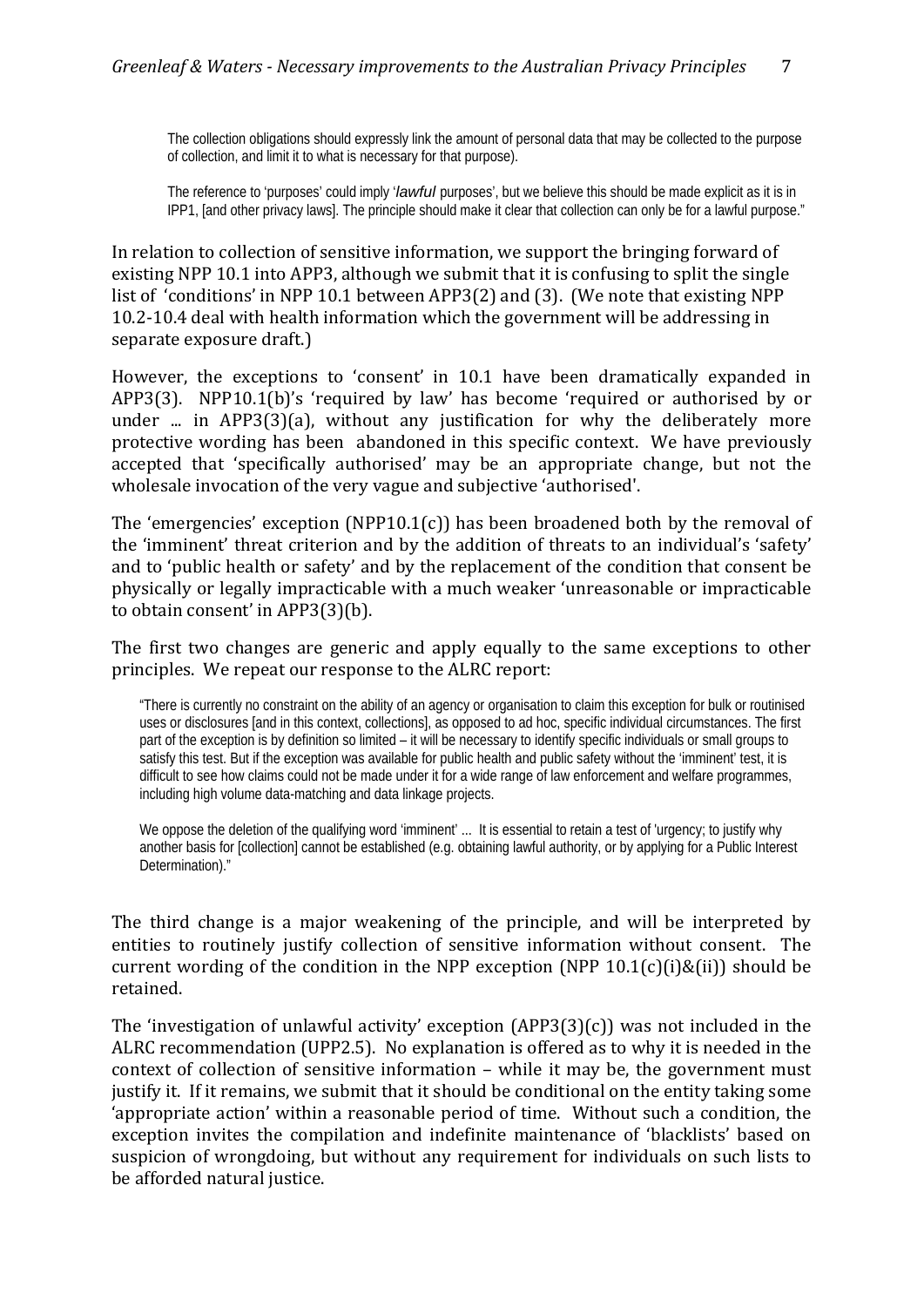The enforcement exception  $(APP3(3)(d))$  is necessary, but is in our view undesirably broadened (and the principle consequently weakened) by the changes to definitions already criticised above.

Completely new 'special pleading' exceptions have appeared in APP3 for the specific benefit of the diplomatic service (e) and Defence Forces (f), allowing them to avoid the principle the basis of their own 'reasonable belief'. We submit that this reflects a lazy approach to compliance – there is no reason why these agencies should not have to comply with APP3, taking advantage where appropriate of the other generic exceptions. Any case for additional exceptions should be argued rather than simply asserted.

A further new exception aimed at assisting in locating people reported missing (APP3(3)(g)) relies on an as‐yet‐unknown 'Australian Privacy Rule' (Regulation). We submit that if a case can be made for an additional exception it should be specified in the Principle itself. As the Companion Guide acknowledges, this issue is difficult from a privacy perspective as some missing persons choose not to be 'found', but this is all the more reason for the balance to be set out in the principle and not left to Regulations.

In relation to the proposed exception for non-government organisations (APP 3(3)(h)), we repeat our response to the relevant ALRC recommendation on which it is based:

"We suggest a preferable alternative that refers directly to the definition of sensitive information in the Act, and adds the caveat that the activities must be lawful, to avoid the exception covering organisations [involved in] unlawful discrimination, race hate etc.

We also recommend the reinstatement of a further condition which has been left out without explanation. The exception should read:

(h) *all* of the following apply:

- (i) the information is collected in the course of the *lawful* activities of a non‐profit organisation *which requires the sensitive information for the fulfilment of its purposes*;
- the information relates solely to the members of the organisation or to individuals who have regular contact with it in connection with its activities, *and* (ii)
- (iii) *at or before the time of collecting the information, the organisation undertakes to n relates that the organisation will not the individual to whom the informatio ndividual's consent*." *disclose the information without the i*

(italics show differences from APP3(3)(h))

It is not clear why additional exceptions recommended by the ALRC, which we found uncontroversial, do not appear in APP3(3). These include:

"... necessary for the establishment, exercise or defence of a legal or equitable claim";

"... necessary for research and all of the following conditions are met ..." and

 "... necessary for the purpose of a confidential alternative dispute resolution process" (although we submit that this exception should read '...alternative '*prescribed*' [ADR] process' to avoid self-serving adoption of schemes without credibility).

We also return to the 'preference' the collection of sensitive information to be with consent, as expressed now in APP3(2)(a)(ii) (and subject to all the exceptions in (3) already discussed above. We submit that consent in the context of sensitive information must be confined to 'express' consent, (the definition of 'consent' in the Act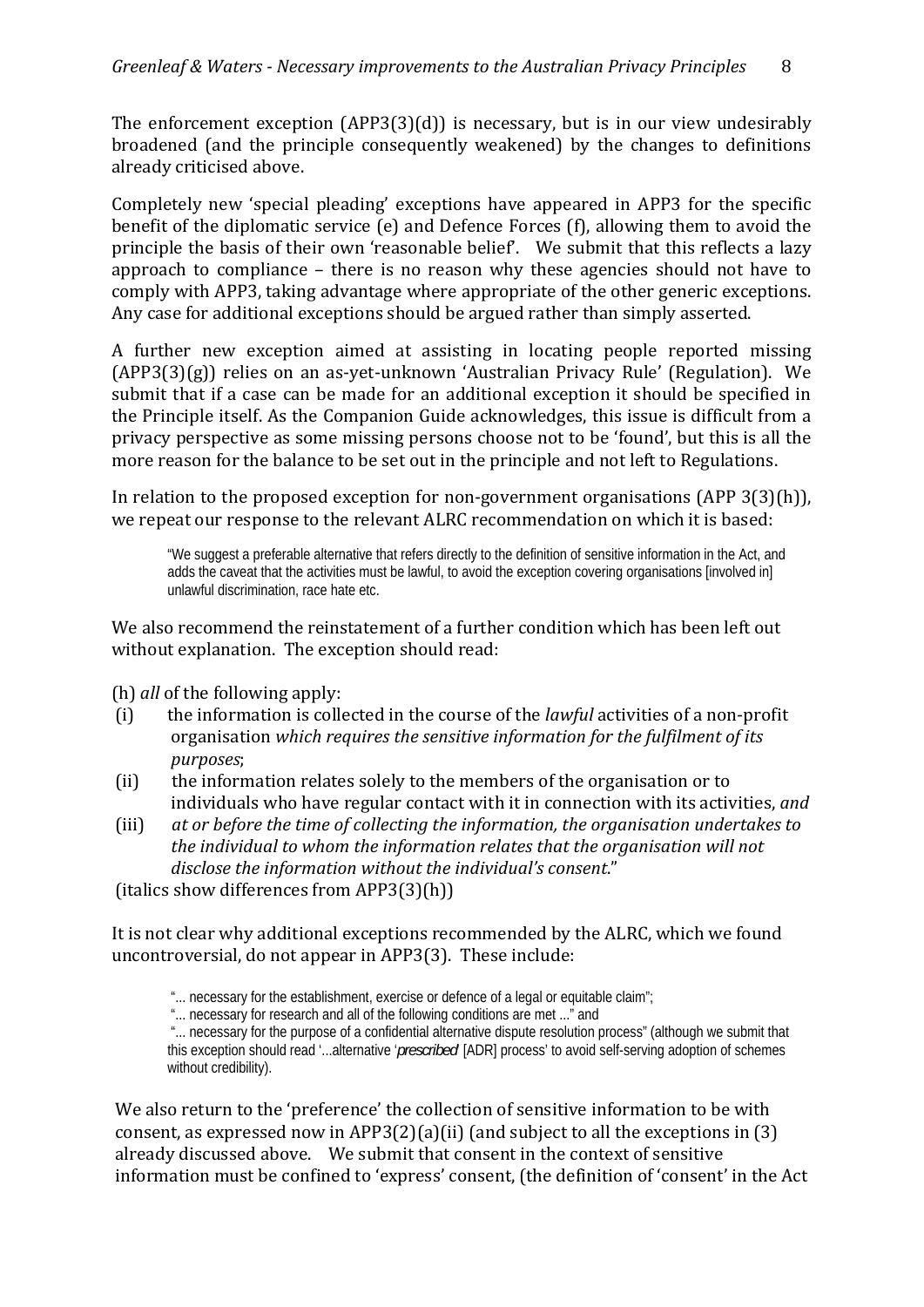includes 'implied' consent) – see also our general comments above on the meaning of consent.

Improvements based on the above submissions are in the Improved Exposure Draft.

#### **APP 4: Receiving unsolicited information**

This requirement, suggested by the ALRC as UPPP 2.4, has been elevated into a separate principle, and APPs 5‐13 specified as principles which are applicable to retained information. We support the substance of this provision.

#### **APP 5: Notification of collection**

We repeat the submission in our response to the ALRC Report that either the principle, or the definition of 'collects', should expressly include collection by observation, surveillance or internal generation in the course of transactions, to ensure that the notification principle is not read as applying only to collection resulting from 'requests'. This is particularly significant in relation to APP 5(2)(b), which applies where an entity collections personal information from *someone other* than the individual. This could be read as excluding the collection methods that do not involve a third party.

The required content of notification when information is collected is similar to that in NPP1.3 and the ALRC's proposed UPP3, but there are some significant differences.

As already mentioned above, we submit that APP5(2)(a) should specify '*functional* contact details' to prevent entities from allowing contact details to lapse or become ineffective – a depressingly common experience with 'customer complaints' addresses, telephone numbers and email addresses. A precedent exists in the Spam Act 2003, which requires a 'functional unsubscribe facility'.

We welcome the addition of a requirement to specify any relevant Australian law (or court or tribunal order) in APP5(2)(c). This will prevent entities relying on uninformative and unhelpful generalities, as many do under NPP1.3(e) and IPP 2(d).

It is not clear why the term 'body' has been introduced into APP5(2)(f) – the other two terms 'entity' and 'person' would seem to adequately cover the field.

The requirement to inform individuals about access, correction and complaint mechanisms has become expressly indirect – i.e. the requirement is only to direct people to the privacy policy (required under APP1) (APP5(3)(g) & (h)) – the ALRC's recommendation (UPP3 (c) & (g)) was ambiguous. While indirect notice of actual mechanisms is common practice due to understandable pressures to keep privacy notices concise, it is not clear why the simpler wording 'how the individual may...' is not adequate as this would implicitly allows a multi‐step notice. It would be retrograde if many entities move to an indirect notice, and for those that do, more rigorous monitoring and enforcement of compliance with APP1 will be necessary, if individuals are to be guaranteed easy and effective access to their own information, and to remedies for breaches. We submit that these two exceptions should take the simpler form 'how the individual may ...'.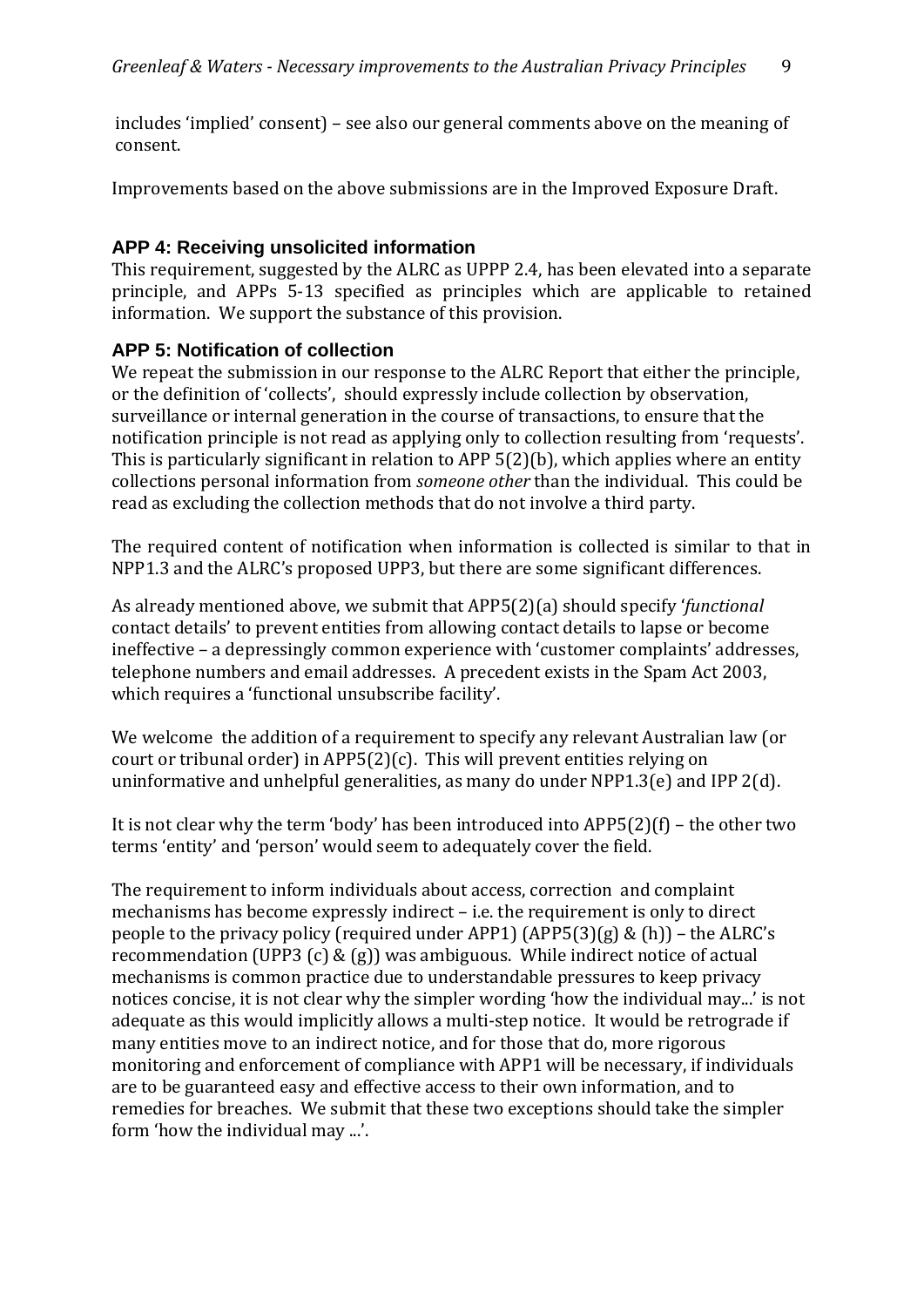The addition of a specific requirement to include information about transfer to overseas recipients  $(APP3(3)(i) \& (i))$  is welcome, but suffers from the same weakness – the 'excuse' of impracticability) as does the equivalent provision in the requirement for a privacy policy in APP1. We repeat our concerns that the 'only if practicable' qualification is far too subjective, and is likely to lead to many entities not including this important information. In the context of APP8 (see below) both APP5 and APP1 are also deficient in not requiring any explanation of the level of privacy protection in the destination jurisdiction. We also again draw attention to the inconsistency in use of 'overseas' in APPs 1, 5 & 8, but 'outside Australia' in other provisions.

Improvements based on the above submissions are in the Improved Exposure Draft.

# **APP 6: Use and disclosure**

The wording of APP7(1) should use (*a* **primary purpose**) and (*a* **secondary purpose**) rather than (*the* ...) to reflect the reality that an entity may have more than one primary or secondary purpose (this is already acknowledged by the use of the plural 'purposes' in other principles.

We note that this principle splits the single list of 'conditions' in UPP5 (and NPP2) between APP6(1) and (2) – it is not clear why this has been done and it is potentially confusing  $-$  (1) is not only meaningless without an understanding that (2) contains 'exceptions' to consent but is actively misleading in that it implies that consent has a much more prominent role than it does in reality. Having consent as just one of a number of conditions for use and disclosure in a single clause gives a much more realistic impression of the effect of the law.

In relation to the other conditions, we submit that the same range of criticisms we have outlined above in relation to the collection principle (APP3) apply equally to APP6. These relate to the following APP6 'exceptions':

- (b) ... required or authorised by or under law ...
- (c) ... threat to life health etc...
- (d) ... unlawful activity or misconduct...
- (e) ... enforcement related activities
- (f) ... diplomatic etc functions ...
- (g) ... missing persons

We refer to our comments and suggestions on these exceptions in relation to APP3.

We note that the ALRC's recommendation for an additional exception for alternative dispute resolution (ADR) processes has been included - as APP6(2)(i). As already noted in relation to APP3 (which omits this exception) we submit that the word 'prescribed' be added so that only bona fide ADR schemes would qualify.

An additional exception is proposed for uses or disclosures 'reasonably necessary for the establishment, exercise or defence of a legal or equitable claim' (APP6(2)(h)). This seems disproportionate as it requires no assessment of how trivial that claim may be in comparison with the effect on a person's privacy.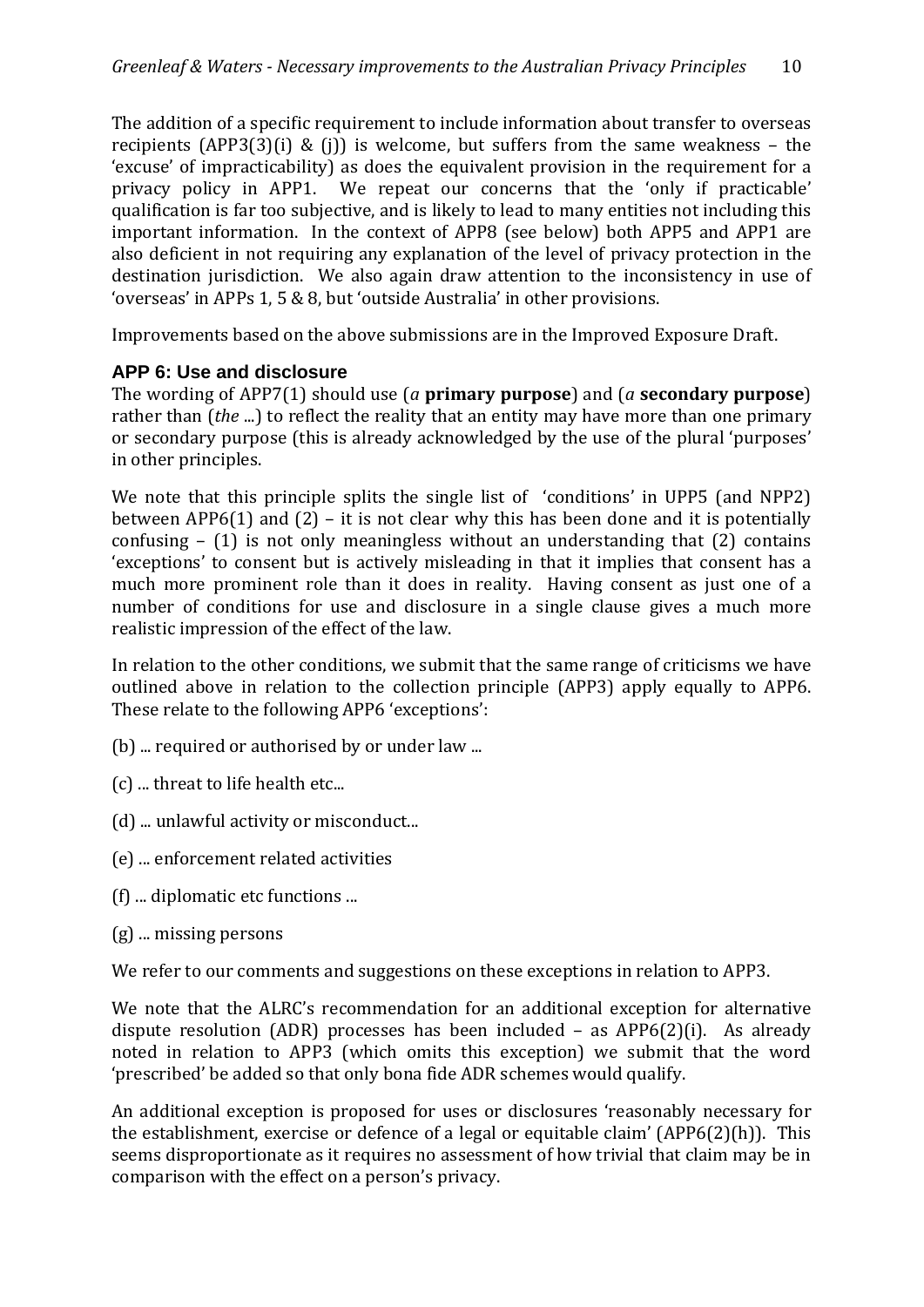APP6(3) requires entities using or disclosing personal information under exception (e) – enforcement related activities – to make a written note. We submit that this important accountability requirement should extend at least to exceptions (d) (and (f) and (g) if they survive) which are of a similar kind to (e).

APP6(5) disapplies the general Use and Disclosure principle from any use or disclosure of personal information for the purpose of direct marketing, or of government identifiers. This is presumably intended to refer to use and disclosure that is subject to, respectively, APP 7 (direct marketing) and APP9 (government identifiers) although this link is not expressly stated – we submit that it should be, for clarity.

However, we also submit that this provision is unnecessary and harmful. It is a complete departure both from the ALRC's recommendations (UPPs 5, 6 & 10) and the existing NPPs 2 & 7, which have direct marketing and identifier principles as 'extra requirements' applying over and above the normal application of the use and disclosure principle (to the extent that they are compatible). We submit that the ALRCs recommendations for these activity and information specific principles, on which APP 7 and APP9 are based, were not designed as 'stand alone' regimes, and that the attempt to separate them would have unintended and undesirable consequences.

Improvements based on the above submissions are in the Improved Exposure Draft.

# **APP 7: Direct Marketing**

Firstly, we submit that this principle should not apply only to private sector organisations, but should apply to all 'entitles'. We repeat our submission from our response to the ALRC Report:

"We believe the principle should apply to both agencies and organisations on the grounds that the boundaries between private and public sectors are increasingly blurred, and government agencies are now commonly undertaking direct marketing activities. As we noted in our earlier submission, the equivalent principle in the Hong Kong Ordinance applies to all sectors, and the Hong Kong Privacy Commissioner has found public sector bodies in breach of it. Government agencies will still be able to justify some direct marketing campaigns – the proposed principle accommodates this, while giving individuals the choice not to receive some government communications through these channels. Governments can generally rely on generic 'broadcast' media to promote services, compliance issues etc."

We note the effect of section 7A of the existing Act which would apply APP 7 to commercial activities of some prescribed agencies, but we submit that this is not an adequate substitute for a generic application of the principle to all government agencies. We also note that the exemption for most agencies has been expressly extended to cover any contracted service providers  $(APP7(1)(c))$ , and consider this unnecessary, on the same basis. A generic change to 'entity' is in the Improved Exposure Draft.

With the application of APP 7 to agencies, there would also need to be an exception for where direct marketing communications were required or specifically authorised by law. This has been added to the Improved Exposure Draft.

The Companion Guide to APP7 makes a distinction between 'existing customers' and 'non‐existing customers', on the basis of whether the individuals concerned have 'provided' personal information to the entity which is undertaking the direct marketing.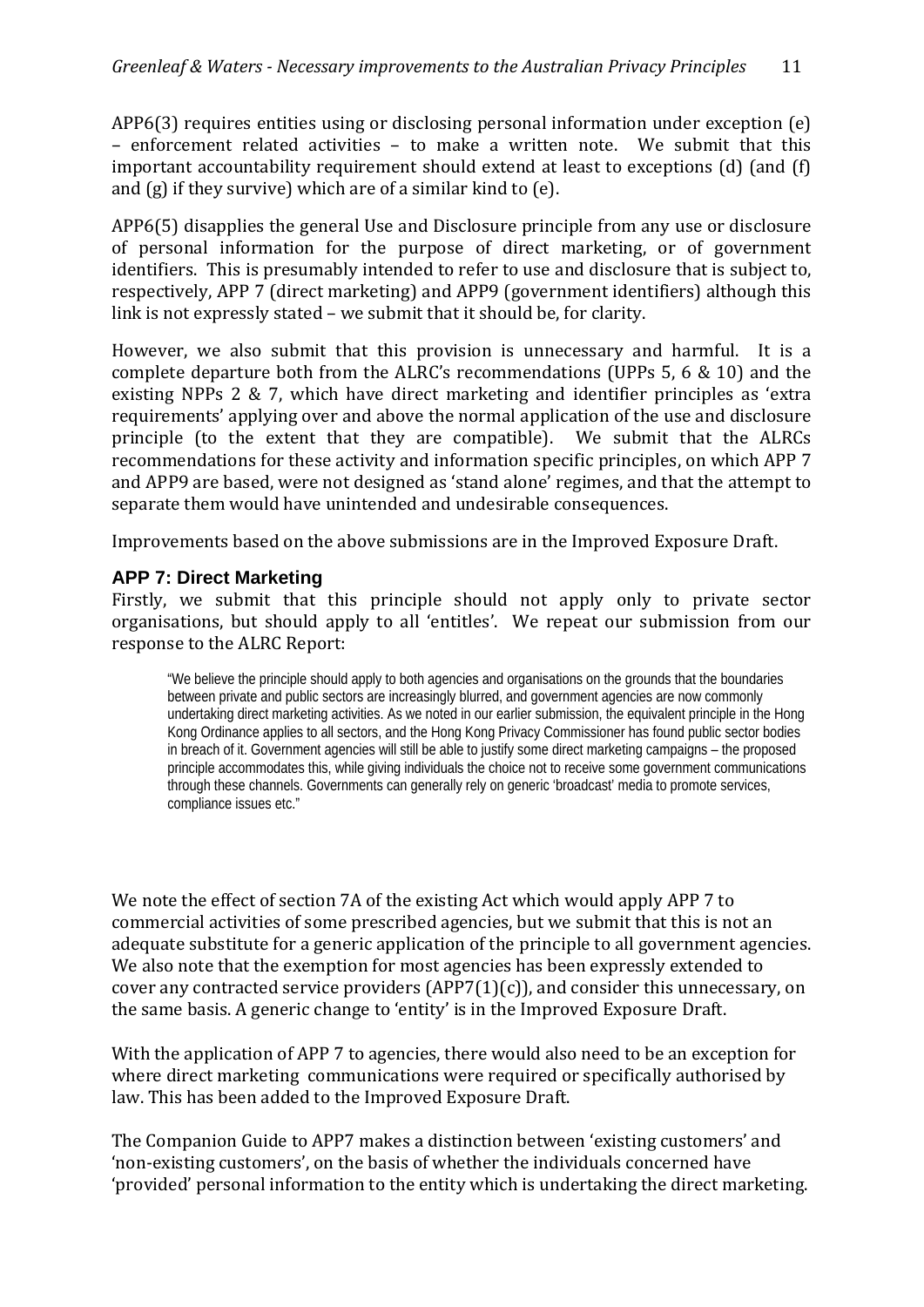However, the expression 'collected the information from the individual' (not provided) is used in the Exposure Draft, and there is a risk that APP 7(2)(b) could be interpreted to include non‐consensual collections. For the principle to achieve its objective, it is essential that the lesser protection afforded to 'existing customers' should only apply where the individual has knowingly and voluntarily provided the information. It would not be acceptable for individuals be denied an 'opt‐out' either because their information had been collected without their knowledge (as is often the case in internet use) or because they had been required (e.g. by law) to provide it (as is the case with many financial, telecommunications and government transactions under statutory 'customer identification' requirements.

APP7 is poorly drafted in that it does not use the same distinctions as are explained in the Companion Guide. And furthermore the titles of the subsections (2) and (3) do not accurately reflect the content. Both of these clauses (2) and (3) are 'conditions', differentiating direct marketing on the basis not only of whether information is collected from an individual or from a third party, but also on the basis of 'reasonable expectation'. Clause (3) applies both to third party collection and to collection from an individual who 'would not reasonably expect ...' while (2) applies to collection from individuals who 'would reasonably expect...' . No guidance is provided as to how 'reasonable expectation is to be assessed, and in any case the practical effect of the distinction is not clear. Under (2) the organisation has to have provided a simple means (to opt‐out') while under (3) the organisation must also have taken steps to notify the 'opt‐out' (d) and must have consent (unless impracticable) (b). The relationship between reasonable expectation; consent; provision of notice, and the existence of a means to opt-out is very unclear.

Also unclear is the operative relationship between the 'scope' clauses (2) and (3) and the other subsections – what is the meaning of 'this subsection' in these two clauses? A close reading reveals that (2) and (3) are in effect additional exceptions (as well as those in (1)(a) and (b)) to the prohibition on direct marketing in (1). But this would not be clear to most organisations subject to the principle. We submit that APP7 fails the fundamental test that legal obligations should be at least reasonably comprehensible.

The 'bottom line' of APP7 is that it does not in fact operate as a prohibition on direct marketing, other than where the information used is sensitive information and the individual has not consented (APP7(1)(a)). It is otherwise merely a series of 'conditions' which apply to direct marketing activity, and would be better presented as such.

APP7(2) and (3) appear to have the effect of requiring all organisations to maintain a facility to allow people to 'opt-out' of direct marketing (which they would have to do under (5) in any case), but only those covered by (3) have to do anything to draw an individual's attention to it, and even then not with any prominence. Under (2), if the individual would reasonably expect to receive marketing communications, they are not even required to be notified – this seems perverse and is a very weak provision. All the evidence suggests that most individuals are only too aware that they are likely to receive direct marketing from organisations with which they have dealt, but that it is precisely these communications they wish to be able to stop!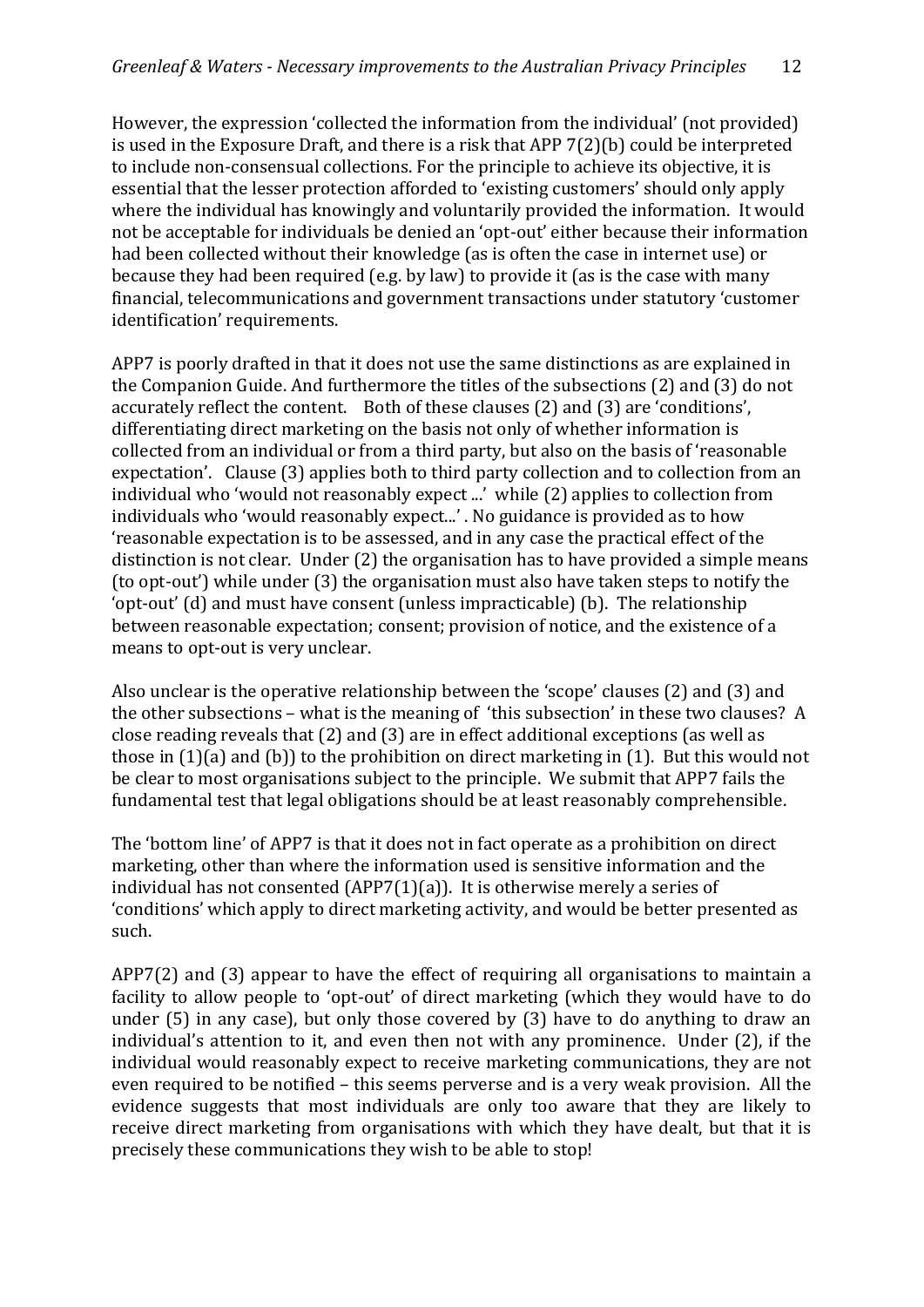Given that  $APP7(4) \& (5)$  will give individuals the right to opt-out from any direct marketing communications from organisations, we do not understand why (2) & (3) are needed, since their only effect seems to be to limit the knowledge of that right.

A strong point of APP7 is that gives individuals an express right to request an organisation not to send direct marketing communications, and not to supply it to any other organisation (but not governments!) for that purpose  $(4)(a)$  &  $(b)$ , and require organisations to honour such requests within a reasonable time and free of charge  $(5)(a)$  & (b)). Individuals can also request an organisation to provide their 'source'  $((4)(c))$ ; i.e. to ask the question 'where did you get my name', but this is undermined by the broad exception where it is 'impractical or unreasonable' for the organisation to answer  $(\binom{5}{c})$  – we submit that this exception is highly likely to be abused.

We note that the major loophole of the exemption for charities is not addressed in this tranche of the draft legislation. We submit that individuals do not typically distinguish between commercial and charitable solicitations from a privacy perspective, and that they should have the same rights in relation to both.

The apparently strong condition for direct marketing involving 'sensitive information' in APP7(1)(a) – that it be with consent, is undermined by the general weakness that 'consent' is defined in the Act as including implied consent. We submit that in this context, express consent should be required - otherwise organisations will be free to use small print in terms and conditions, and 'bundled consent' to allow them to direct market using sensitive information.

Improvements based on the above submissions are in the Improved Exposure Draft.

# **APP 8: Cross-border disclosure**

The most controversial new principle is APP8, which, at the urgings of the ALRC, abandons what it calls a 'border protection' approach in favour of the approach misdescribed as 'accountability' Given that the existing NPP9 in effect allows personal data to be exported to any country (not matter how weak its laws) if 'reasonable steps' are taken to ensure that the data is used consistently with the NPPs, and that Australian law has not developed any interpretation of what are 'reasonable steps', the differences in the Australian context are probably more apparent that real. The real issue is whether what is proposed is any better than the current extremely weak protection.

Under APP8(1), an Australian company or agency will be able to send personal information anywhere in the world (subject to APP6). If it is not completely exempt from any liability for what then happens to the information (under nine separate exemptions), then it will be liable under the Australian Act for any acts by the overseas recipient that would breach the APPs if the APPs applied to it (s20). This applies to acts by any overseas recipient, even one that might be exempt under Australian law in Australia (for example, a 'small business'). The Australian exporter will also breach APP8 if it fails to take reasonable steps, before exporting data, to ensure that the overseas recipient does not breach the APPs (other than APP1). There is no definition of such steps, nor any proposed power for the Commissioner to issue guidelines or model contracts. We submit that it is essential that the Commissioner should issue guidelines concerning model clauses or a model contract clauses before any organisation can rely on a contract as meeting the 'reasonable steps' test in APP 8(1).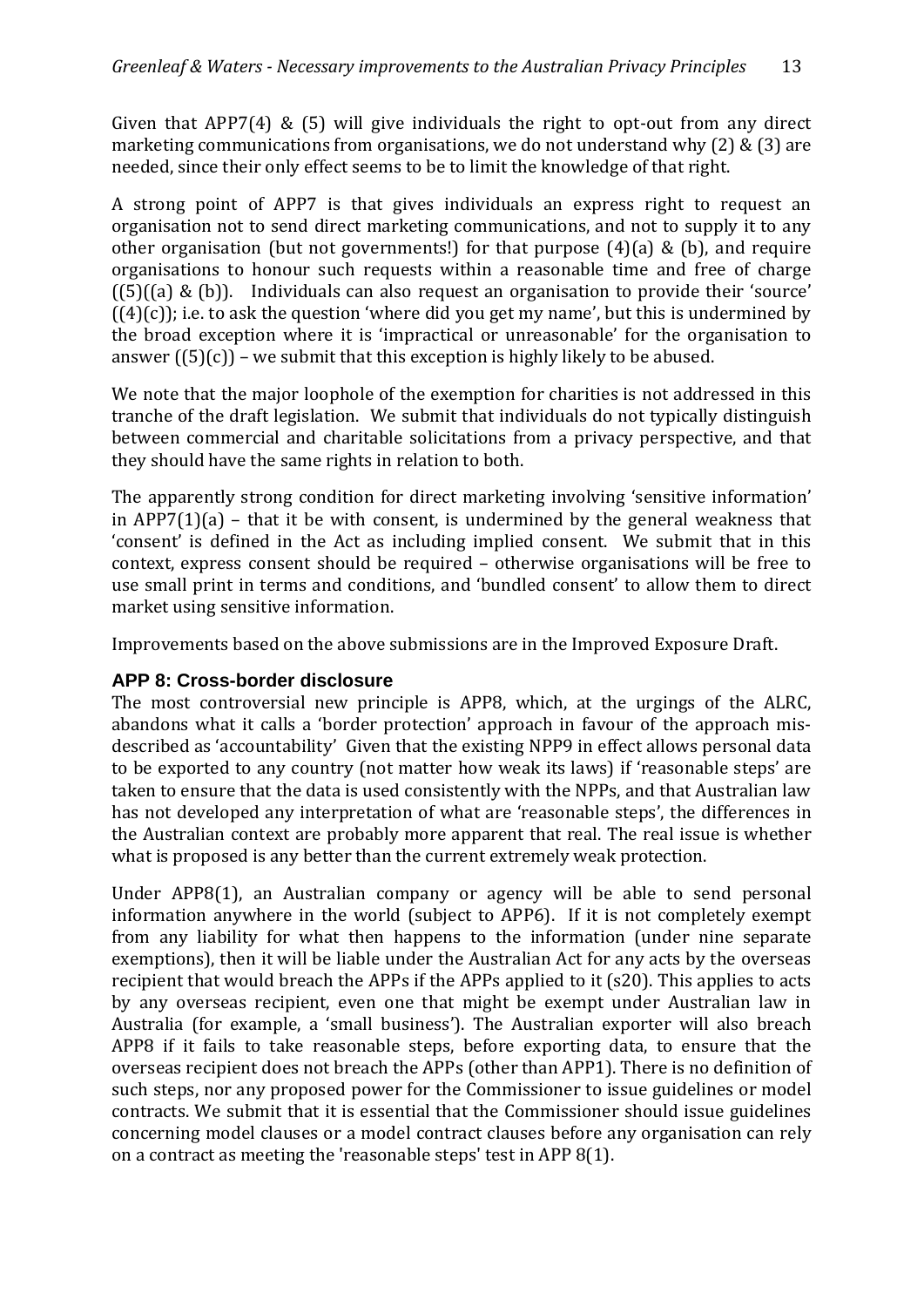Curiously, the exporter does not have to take steps to ensure the importer complies with APP1, the only APP where it is relatively easy to prove that an overseas recipient is in breach (because it does not have an available Privacy Policy). And that indicates the main weakness: in relation to all the other APPs, how does an individual in Australia prove on the balance of probabilities how a breach has occurred in an overseas country, and one which by definition has no similar privacy laws of its own (if it did, the exporter would be exempt from any liability under one of the exemptions)? The purported 'accountability' remains a fiction. We submit that a breach by an overseas recipient should be a rebuttable presumption if damage to the individual can reasonably be assumed to have resulted from the export. That would be real 'accountability', but it is lacking at present. We have amended s20 to this effect, by addition of s20(3) to provide some reasonable prospect for complainants to enforce 'accountability' without facing insurmountable problems of onus and burden of proof..

Another weakness is that APP8 won't even require individuals to be given notice at the time that their data is going … somewhere or other. If organisations were required to give such notice, they would think twice before doing so, and individuals would be on guard for damage. We have already commented above on the weakness in APPs 1 & 5 that only require policies and collection notices to specify likely destination countries 'if practicable' and contain no requirement to explain the level (or lack of) privacy protection in those countries.

But APP8(1) is at least an attempt at regulation of overseas transfers. It is however fatally undermined by APP 8(2) which provides nine separate means by which a data exporter can be exempt from even the theoretical liability/'accountability' of APP8(1).

The first exception is where the exporter 'reasonably believes' in the existence of an overseas law or binding scheme, that 'has the effect of protecting the information in a way that, overall, is at least substantially similar' to the APPs, with mechanisms for redress and enforcement  $(APP(2)(a))$ . As we have emphasised in previous submissions, this is completely unacceptable basis for allowing cross border transfers. Some organisations will inevitably make self-serving judgements about the level of protection in other jurisdictions and/or pay for advice that supports their desire to transfer. Similar protection should be an exception to any prohibition on transfer, but it must be based on objective criteria. The only practical approach with the current Exposure Draft is simply to delete 'the entity reasonably believes that', so that the question of the effectiveness of the overseas privacy protections becomes a question of fact, to be determined initially by the Privacy Commissioner on the basis of a complaint, and ultimately by a court on appeal. Such ex post facto determinations may discourage exports of Australians' personal information to countries where privacy protection is questionable, but that would be a good result. It would be preferably if there could be some prior considered assessment of similarity or adequacy by experts, such as the Privacy Commissioner, and this could be achieved by guidelines under the current Act. A binding 'white list' scheme is a feature of privacy laws in some other jurisdictions and could usefully be adopted in Australian law, provided it was based on objective assessments, not politics. However, we have not included this in the Improved Exposure Draft, as it would be a major change and is not necessary.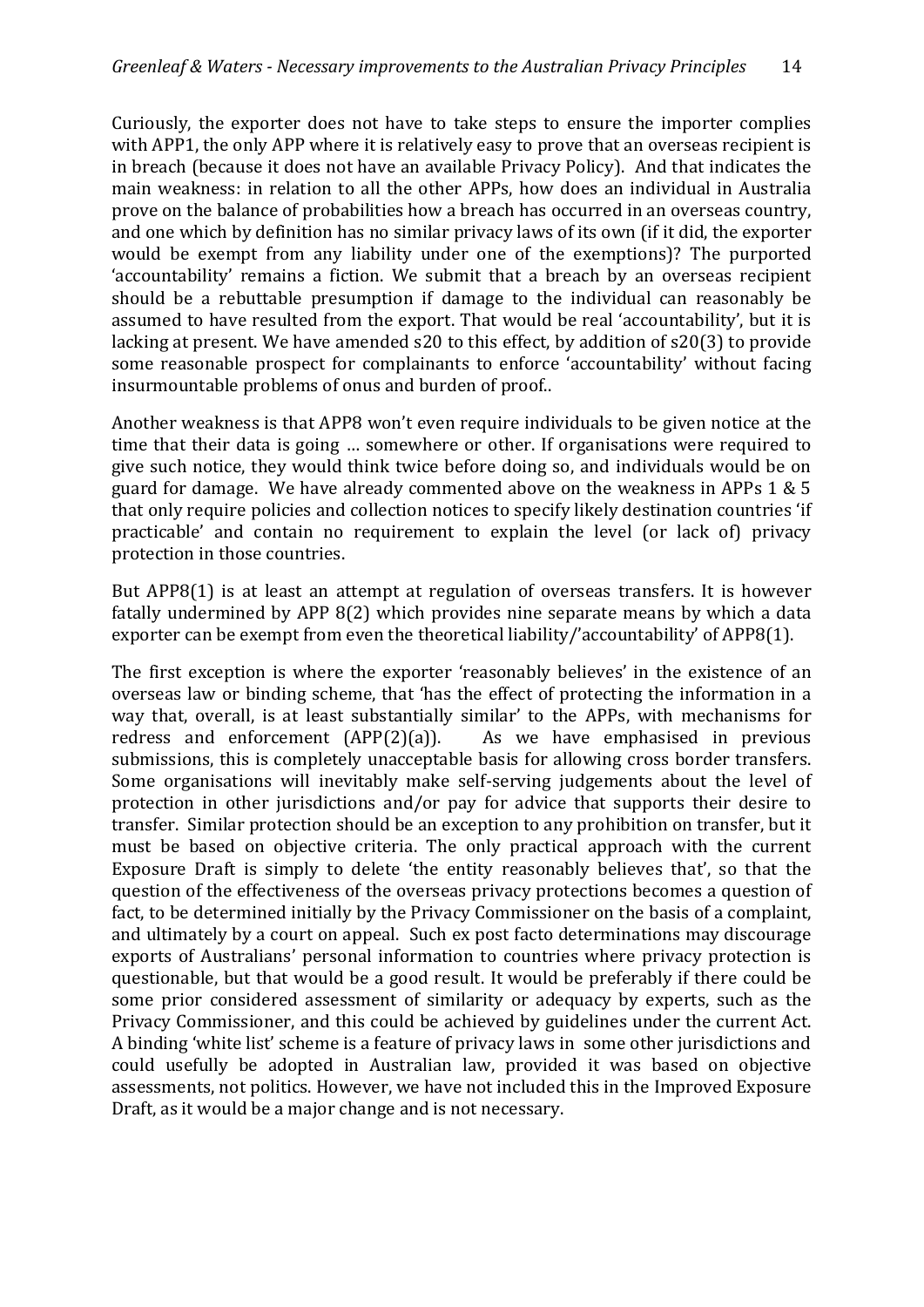The second exception is where there is consent based on explicit notice that the exporter accepts no liability ('accountability') for whatever happens overseas (2)(b). But there is no requirement for the organisation to explain the 'risk' either generally or in relation to the specific destination, and consent can still be 'implied' so this is likely to result in completely ineffective 'small print' notices tucked away in standard terms and conditions.

Another exception is where Australia is a party to some international agreement that relates to information sharing – this would in effect abrogate Australian sovereignty and is an example of 'policy laundering' – hiding behind often spurious claims of 'international obligations' to justify actions which would not otherwise be lawful.

Improvements based on the above submissions are in the Improved Exposure Draft. Although we reject the abandonment of a 'border control' approach that underlies APP 8, the existing NPP 9 is itself so weak that an improved APP 8 could be an improvement. It is not an improvement in its current form, but with the changes we propose, it would be an improvement on NPP 9. The two key changes are quite simple, and in our view, unarguable: (i) an objective standard for the level of privacy protection provided in another country; and (ii) more disclosure of the details of an overseas transfer to individuals before they are asked to consent to it (and thus lose their rights to any remedy).

#### **APP 9: Government identifiers**

The restrictions on the private sector using government identifiers have been strengthened by extension to the use of State or Territory government identifiers. However, APP9 only applies to the private sector (organisations), and the Use and Disclosure principle (APP6) now does not apply to an organisation (private sector) in relation to government related identifiers. Previously, both applied. In contrast, the government identifiers principle will not apply to the use of such identifiers by government agencies, but APP6 on use and disclosure will apply to such uses. The most significant abuse of government identifiers, data matching by government agencies, stays conveniently out of reach of APP9.

Improvements based on the above submissions are in the Improved Exposure Draft.

# **APP 10: Quality**

Reasonable steps to ensure accuracy, currency and completeness of information collected is required, and relevance also required at the time of use or disclosure. These are conventional principles of international standard. We do not recommend any changes.

#### **APP 11: Security and deletion**

The security principle, and the requirement to delete or de-identify remain much the same and are also principles of international standard. We do not recommend any changes.

# **APP 12: Access**

Access is not controversial in principle, but its technical details and exemptions can be. For government agencies, the principle defers to Freedom of Information legislation for